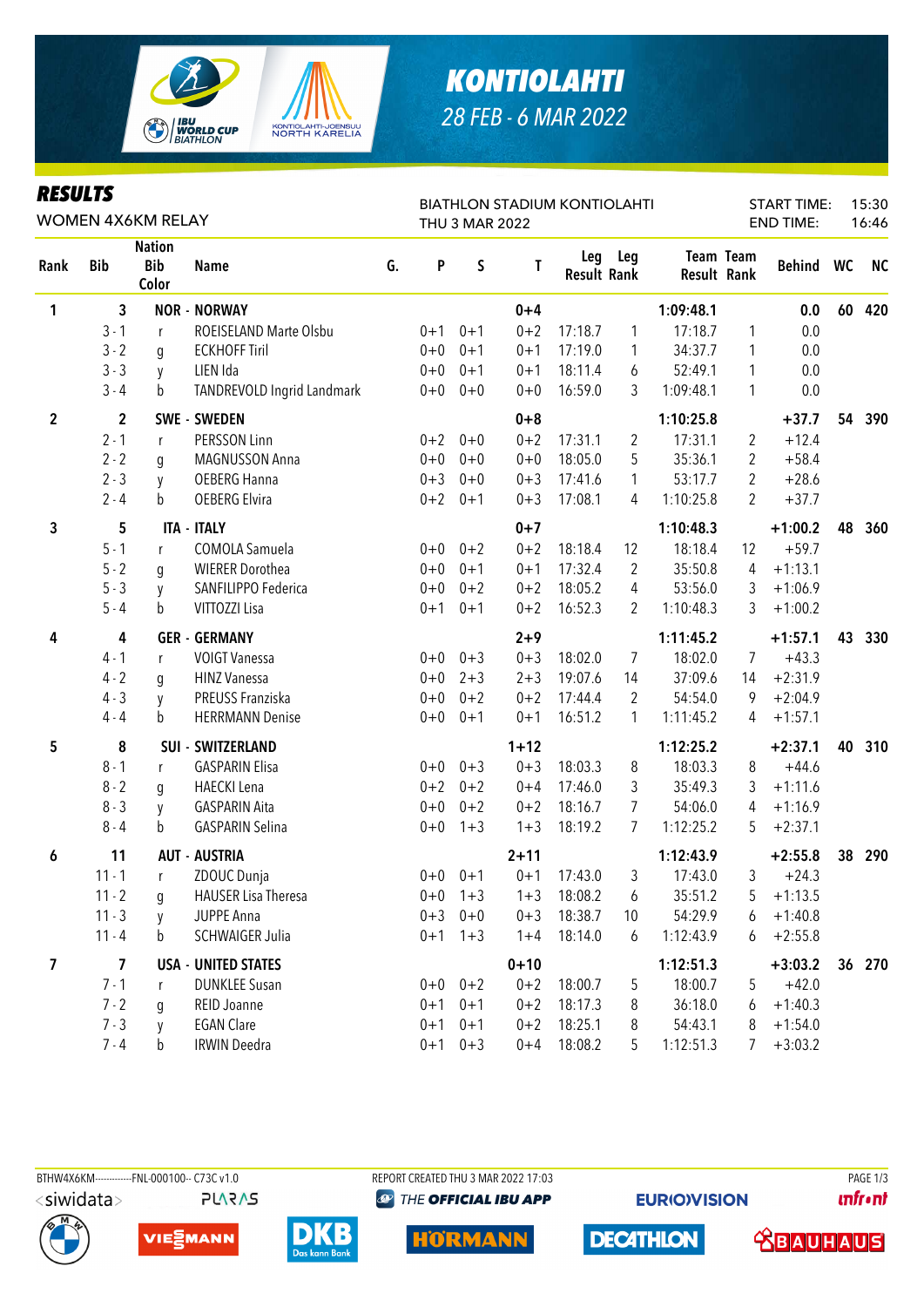

## **KONTIOLAHTI** 28 FEB - 6 MAR 2022

| <b>RESULTS</b><br><b>WOMEN 4X6KM RELAY</b> |            |                                      |                                   |    |         | <b>THU 3 MAR 2022</b> | <b>BIATHLON STADIUM KONTIOLAHTI</b> |                           | <b>START TIME:</b><br><b>END TIME:</b> |             | 15:30<br>16:46   |           |                 |           |
|--------------------------------------------|------------|--------------------------------------|-----------------------------------|----|---------|-----------------------|-------------------------------------|---------------------------|----------------------------------------|-------------|------------------|-----------|-----------------|-----------|
| Rank                                       | <b>Bib</b> | <b>Nation</b><br><b>Bib</b><br>Color | <b>Name</b>                       | G. | P       | S                     | Τ                                   | Leg<br><b>Result Rank</b> | Leg                                    | Result Rank | <b>Team Team</b> | Behind WC |                 | <b>NC</b> |
| 8                                          | 6          |                                      | <b>CZE - CZECH REPUBLIC</b>       |    |         |                       | $2 + 14$                            |                           |                                        | 1:13:14.7   |                  | $+3:26.6$ | 34              | 250       |
|                                            | $6 - 1$    | r                                    | PUSKARCIKOVA Eva                  |    | $0 + 3$ | $0 + 2$               | $0 + 5$                             | 18:52.1                   | 15                                     | 18:52.1     | 15               | $+1:33.4$ |                 |           |
|                                            | $6 - 2$    | g                                    | DAVIDOVA Marketa                  |    | $0 + 1$ | $0 + 1$               | $0 + 2$                             | 17:46.8                   | 4                                      | 36:38.9     | 9                | $+2:01.2$ |                 |           |
|                                            | $6 - 3$    | y                                    | JISLOVA Jessica                   |    | $0 + 0$ | $0 + 1$               | $0 + 1$                             | 17:46.2                   | 3                                      | 54:25.1     | 5                | $+1:36.0$ |                 |           |
|                                            | $6 - 4$    | b                                    | CHARVATOVA Lucie                  |    | $1 + 3$ | $1 + 3$               | $2 + 6$                             | 18:49.6                   | 11                                     | 1:13:14.7   | 8                | $+3:26.6$ |                 |           |
| 9                                          | 9          |                                      | <b>EST - ESTONIA</b>              |    |         |                       | $1 + 9$                             |                           |                                        | 1:13:27.0   |                  | $+3:38.9$ | 32 <sub>2</sub> | 230       |
|                                            | $9 - 1$    | r                                    | OJA Regina                        |    | $0 + 0$ | $0 + 3$               | $0 + 3$                             | 18:03.7                   | 9                                      | 18:03.7     | 9                | $+45.0$   |                 |           |
|                                            | $9 - 2$    | g                                    | <b>TOMINGAS Tuuli</b>             |    | $0 + 0$ | $0 + 2$               | $0 + 2$                             | 18:22.5                   | 9                                      | 36:26.2     | 7                | $+1:48.5$ |                 |           |
|                                            | $9 - 3$    | y                                    | <b>KUELM Susan</b>                |    | $0 + 1$ | $0 + 0$               | $0 + 1$                             | 18:06.9                   | 5                                      | 54:33.1     | 7                | $+1:44.0$ |                 |           |
|                                            | $9 - 4$    | b                                    | TALIHAERM Johanna                 |    | $0 + 0$ | $1 + 3$               | $1 + 3$                             | 18:53.9                   | 12                                     | 1:13:27.0   | 9                | $+3:38.9$ |                 |           |
| 10                                         | 12         |                                      | <b>POL - POLAND</b>               |    |         |                       | $1 + 11$                            |                           |                                        | 1:14:42.5   |                  | $+4:54.4$ | 31              | 220       |
|                                            | $12 - 1$   | r                                    | HOJNISZ-STAREGA Monika            |    | $0 + 1$ | $0 + 2$               | $0 + 3$                             | 18:04.0                   | 10                                     | 18:04.0     | 10               | $+45.3$   |                 |           |
|                                            | $12 - 2$   | g                                    | ZUK Kamila                        |    | $0 + 1$ | $0 + 1$               | $0 + 2$                             | 18:32.9                   | 10                                     | 36:36.9     | 8                | $+1:59.2$ |                 |           |
|                                            | $12 - 3$   | y                                    | ZBYLUT Kinga                      |    | $0 + 3$ | $0 + 0$               | $0 + 3$                             | 19:19.6                   | 14                                     | 55:56.5     | 11               | $+3:07.4$ |                 |           |
|                                            | $12 - 4$   | b                                    | MAKA Anna                         |    | $0 + 0$ | $1 + 3$               | $1 + 3$                             | 18:46.0                   | 10                                     | 1:14:42.5   | 10               | $+4:54.4$ |                 |           |
| 11                                         | 10         |                                      | <b>FIN - FINLAND</b>              |    |         |                       | $2 + 13$                            |                           |                                        | 1:14:52.0   |                  | $+5:03.9$ | 30              | 210       |
|                                            | $10 - 1$   | r                                    | <b>EDER Mari</b>                  |    | $1 + 3$ | $0 + 2$               | $1 + 5$                             | 18:51.8                   | 14                                     | 18:51.8     | 14               | $+1:33.1$ |                 |           |
|                                            | $10 - 2$   | g                                    | <b>MINKKINEN Suvi</b>             |    | $0 + 1$ | $0 + 0$               | $0 + 1$                             | 18:12.5                   | $\overline{7}$                         | 37:04.3     | 13               | $+2:26.6$ |                 |           |
|                                            | $10 - 3$   | y                                    | <b>KINNUNEN Nastassia</b>         |    | $0 + 0$ | $0 + 2$               | $0 + 2$                             | 18:30.8                   | 9                                      | 55:35.1     | 10               | $+2:46.0$ |                 |           |
|                                            | $10 - 4$   | b                                    | JANKA Erika                       |    | $0 + 2$ | $1 + 3$               | $1 + 5$                             | 19:16.9                   | 13                                     | 1:14:52.0   | 11               | $+5:03.9$ |                 |           |
| 12                                         | 14         |                                      | <b>KAZ - KAZAKHSTAN</b>           |    |         |                       | $0 + 8$                             |                           |                                        | 1:15:24.2   |                  | $+5:36.1$ | 29              | 200       |
|                                            | $14 - 1$   | r                                    | VISHNEVSKAYA-SHEPORENKO<br>Galina |    | $0 + 0$ | $0 + 0$               | $0 + 0$                             | 18:01.9                   | 6                                      | 18:01.9     | 6                | $+43.2$   |                 |           |
|                                            | $14 - 2$   | g                                    | KLIMINA Darya                     |    | $0 + 1$ | $0 + 1$               | $0 + 2$                             | 18:50.2                   | 12                                     | 36:52.1     | 10               | $+2:14.4$ |                 |           |
|                                            | $14 - 3$   | y                                    | <b>BELCHENKO Yelizaveta</b>       |    | $0 + 0$ | $0 + 2$               | $0 + 2$                             | 19:11.4                   | 12                                     | 56:03.5     | 12               | $+3:14.4$ |                 |           |
|                                            | $14 - 4$   | b                                    | AKHATOVA Lyudmila                 |    | $0 + 2$ | $0 + 2$               | $0 + 4$                             | 19:20.7                   | 14                                     | 1:15:24.2   | 12               | $+5:36.1$ |                 |           |
| 13                                         | 16         |                                      | SVK - SLOVAKIA                    |    |         |                       | $2 + 13$                            |                           |                                        | 1:15:25.6   |                  | $+5:37.5$ | 28              | 190       |
|                                            | $16 - 1$   | r                                    | FIALKOVA Paulina                  |    | $0 + 3$ | $0 + 0$               | $0 + 3$                             | 17:55.8                   | 4                                      | 17:55.8     | 4                | $+37.1$   |                 |           |
|                                            | $16 - 2$   | g                                    | REMENOVA Zuzana                   |    | $0 + 0$ | $0 + 2$               | $0 + 2$                             | 19:00.1                   | 13                                     | 36:55.9     | 11               | $+2:18.2$ |                 |           |
|                                            | $16 - 3$   | y                                    | FIALKOVA Ivona                    |    | $2 + 3$ | $0 + 1$               | $2 + 4$                             | 19:51.7                   | 15                                     | 56:47.6     | 14               | $+3:58.5$ |                 |           |
|                                            | $16 - 4$   | b                                    | REMENOVA Maria                    |    | $0 + 2$ | $0 + 2$               | $0 + 4$                             | 18:38.0                   | 8                                      | 1:15:25.6   | 13               | $+5:37.5$ |                 |           |
| 14                                         | 13         |                                      | <b>JPN - JAPAN</b>                |    |         |                       | $1 + 11$                            |                           |                                        | 1:15:55.6   |                  | $+6:07.5$ |                 | 27 180    |
|                                            | $13 - 1$   | r                                    | <b>TACHIZAKI Fuyuko</b>           |    | $0 + 1$ | $0 + 2$               | $0 + 3$                             | 18:30.7                   | 13                                     | 18:30.7     | 13               | $+1:12.0$ |                 |           |
|                                            | $13 - 2$   | g                                    | MAEDA Sari                        |    | $0 + 2$ | $1 + 3$               | $1 + 5$                             | 19:30.6                   | 15                                     | 38:01.3     | 15               | $+3:23.6$ |                 |           |
|                                            | $13 - 3$   | у                                    | HACHISUKA Asuka                   |    | $0 + 1$ | $0 + 0$               | $0 + 1$                             | 19:12.8                   | 13                                     | 57:14.1     | 15               | $+4:25.0$ |                 |           |
|                                            | $13 - 4$   | b                                    | <b>TANAKA Yurie</b>               |    | $0 + 1$ | $0 + 1$               | $0 + 2$                             | 18:41.5                   | 9                                      | 1:15:55.6   | 14               | $+6:07.5$ |                 |           |